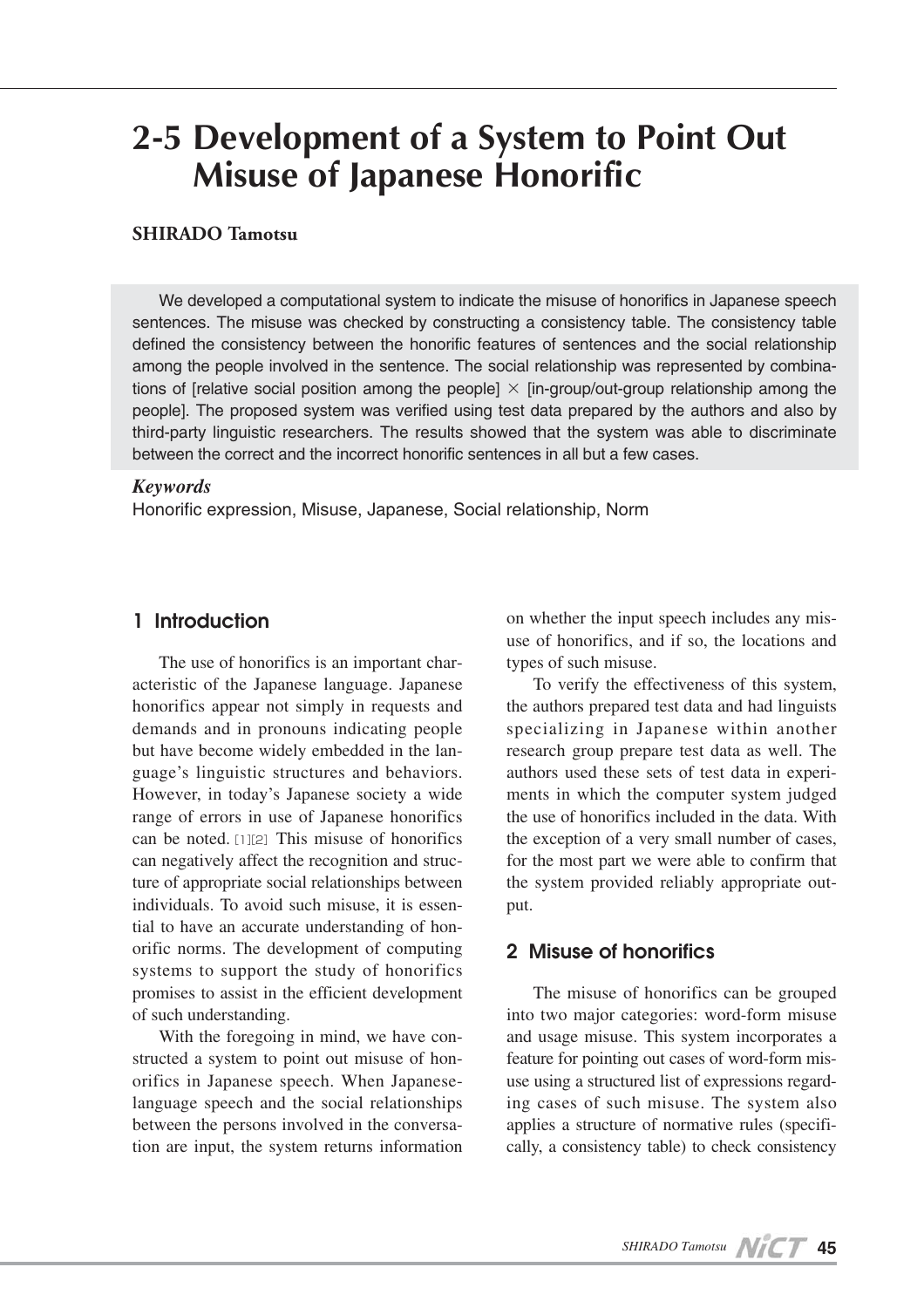between (1) honorific characteristics of speech, (2) subjects and objects of speech predicates, and (2) social relationships between the persons involved in speech.

#### **2.1 Word-form misuse**

Cases of word-form misuse refer to use of expressions in which word forms are incorrect for honorific use. Table 1 shows part of the list of expressions including cases of word-form misuse used by this system. In this table, an asterisk (\*) represents a verb.

## **2.2 Usage misuse**

Usage misuse refers to the use of expressions that are inconsistent with the social relationships between the persons involved in the conversation, although the word forms are correct. We expressed these social relationships between the people involved in the content of the conversation as combinations of social hierarchical relations and social "ingroup" and "out-group" status (i.e., whether or not the individuals are members of the same social group, such as a company or a family). This system can handle cases in which hierarchical relations are not clear — in other words, cases in which the individuals involved have the same social status instead of being in clearly recognizable hierarchical relationsr as well as cases in which hierarchical relations are clear.

# **3 System for pointing out misuse of honorifics**

## **3.1 Speech covered by this system**

Japanese speech and the social relationships of the persons involved in the speech are entered into the system. The system processes

| Partial list of expressions including<br>Table 1<br>cases of word-form misuse |                                                |  |
|-------------------------------------------------------------------------------|------------------------------------------------|--|
| Expression ("*": verb)                                                        | Type of misuse                                 |  |
| $O$ /go* ni narareru                                                          | Honorific duplication                          |  |
| $O$ /go <sup>-*</sup> nasareru                                                | Honorific duplication                          |  |
| $O$ /go <sup>*</sup> wo nasareru                                              | Honorific duplication                          |  |
| $O/\varepsilon$ o $*$ sareru                                                  | Confusion of respectful and humble expressions |  |

the speech on the assumption that the social relationships of the individuals involved are always correctly input. Speech input must satisfy the following restrictions:

#### **Restriction 1**

Each speech sentence must contain only one predicate, containing one subject and one object each.

#### **Restriction 2**

Each conversation must involve from two to four persons. When the conversation involves two persons, one must be the speaker (always referred to as "S") and one the listener (always referred to as "L"). When the conversation involves three persons, in addition to the speaker and the listener the third person is a person referred to in the speech (always referred to as "A"), and when the conversation involves four persons, the fourth is a second person referred to in the speech (always referred to as "B").

### **Restriction 3**

When the speaker (S), listener (L), A, or B is the subject or object of a predicate, the symbol pointing to this person must be indicated clearly.

## **3.2 Patterns of honorific characteristics**

Honorifics are grouped into the following major categories: respectful expressions, humble expressions, and polite expressions. Most standard types of respectful expressions are predicates with forms for respectful expressions and honorific titles for persons (such as "-*sama*"). Most standard types of humble expressions are predicates with forms for humble expressions. Humble expressions can be categorized further into humble expressions that ennobles objects ("humble expression a" hereinafter) and humble expressions that do not ennoble objects ("humble expression  $\underline{b}$ " hereinafter). Polite expressions primarily refers to polite terms (such as "*desu*") used at the end of sentences.

Honorific characteristics in accordance with restrictions 1–3 can be considered capable of being expressed by the presence or absence of an honorific title used for the sub-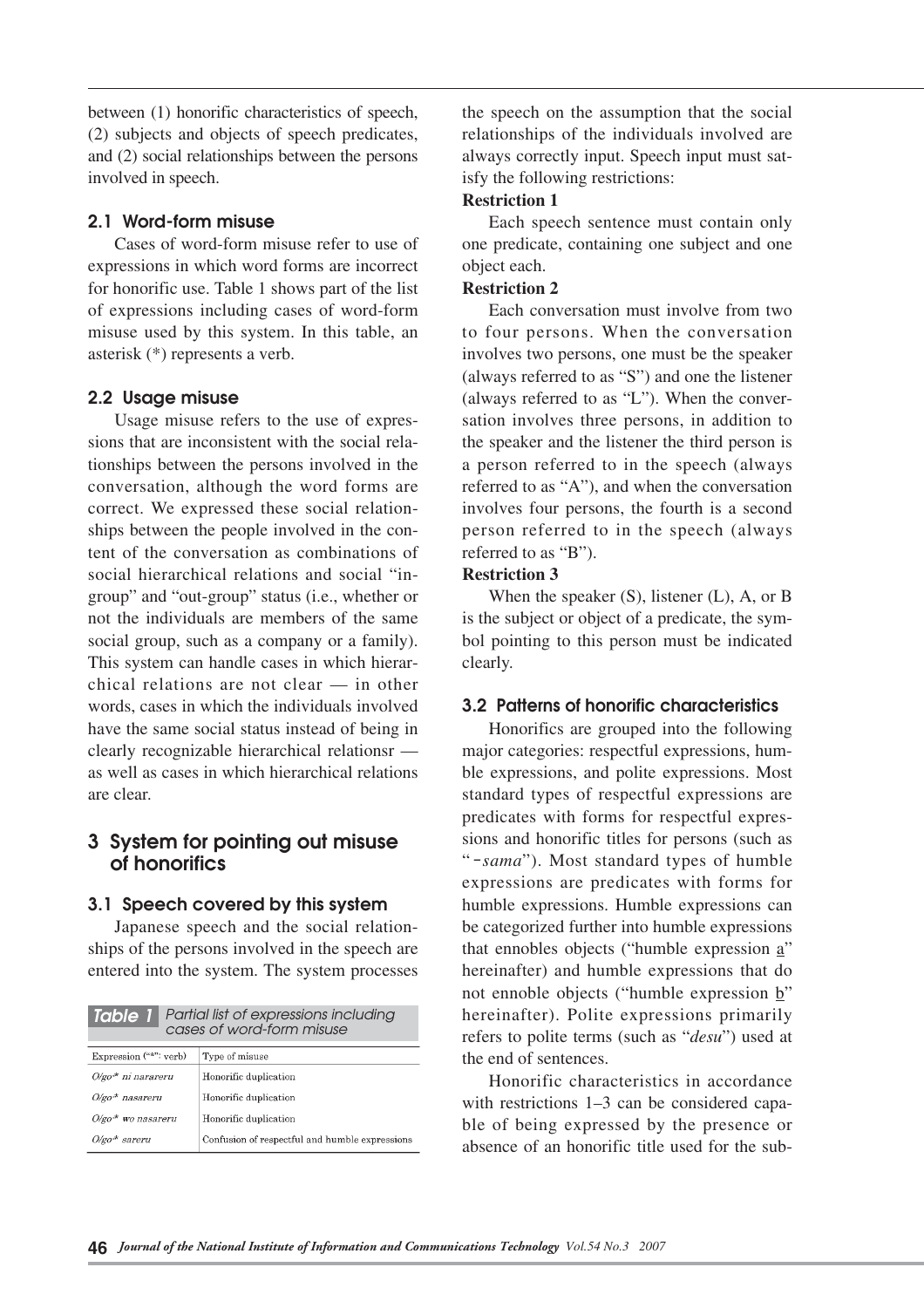| <b>Table 2</b> Sample dictionary of honorific<br>types ("*": verb) |                                             |  |
|--------------------------------------------------------------------|---------------------------------------------|--|
| Morpheme section and line                                          | Honorific type                              |  |
| $T'' +$ "sama"                                                     | Honorific title                             |  |
| " $A" + "sgn"$                                                     | Honorific title                             |  |
| $"B" + "sh"$                                                       | Honorific title                             |  |
| $^{\alpha}O^{\gamma}$ + $^{\ast}$ + $^{\mu}$ surn <sup>"</sup>     | Humble expression a                         |  |
| $^{\circ}$ Go" + * + "suru"                                        | Humble expression a                         |  |
| $``G\sigma" + * + "itasi"$                                         | Humble expression a                         |  |
| "Itadaku"                                                          | Humble expression a                         |  |
| "Mousu"                                                            | Humble expression a                         |  |
| $"C' + * + "nasami"$                                               | Respectful expression                       |  |
| $^{4}Gd^{2} \neq ^{*} + ^{4}nI^{2} + ^{4}narnI^{2}$                | Respectful expression                       |  |
| "Ossharii"                                                         | Respectful expression                       |  |
| "Irassharii"                                                       | Respectful expression                       |  |
| "Itadaku" + "rareru"                                               | Humble expression a + respectful expression |  |
| " $Desif' +$ "."                                                   | Polite expression                           |  |
| " $Mask'' +$ "."                                                   | Polite expression                           |  |
|                                                                    |                                             |  |

ject of a predicate, by the presence or absence of an honorific title used for the object of a predicate, and by whether or not the sentence ends with a polite term and honorific characteristics of the predicater — in other words, whether the honorific is expressed using a respectful expression, humble expression a, humble expression b, humble expression a + respectful expression (bidirectional honorific), or the plain form. In this study, all of the above are referred to collectively as "honorific types". Accordingly, this system uses the dictionary of honorific types shown in Table 2 to create the patterns shown in Table 3, based on subject and object data obtained through sentencestructure analysis of speech sentences and of rows of morphemes obtained through morphological analysis of the speech sentences. The system expresses the honorific characteristics of speech sentences using these patterns (referred to hereinafter as "honorific-characteristic patterns").

Honorific-characteristic patterns (Table 3) consist of the four elements *s, o, e,* and *p*. Element s takes the value 1 or 0 depending on whether or not an honorific title is used with the subject (indicated as "*subj*") of the predicate. Element *o* takes the value 1 or 0 depending on whether or not an honorific title is used with the object (indicated as "*obj*") of the pred-

| <b>Table 3</b> Definitions of honorific-character-<br><i>istic patterns</i> |                                                       |  |
|-----------------------------------------------------------------------------|-------------------------------------------------------|--|
| Value of each element in the                                                | Sentence characteristics                              |  |
| honorific characteristic pattern                                            |                                                       |  |
| $s = 0$                                                                     | No honorific title used for <i>subi</i>               |  |
| $s = 1$                                                                     | Honorific title used for subj                         |  |
| $\theta = 0$                                                                | No honorific title used for <i>obi</i>                |  |
| $\rho = 1$                                                                  | Honorific title used for obj                          |  |
| $\rho = 0$                                                                  | Sentence does not end in polite expression            |  |
| $e = 1$                                                                     | Sentence ends in polite expression                    |  |
| $p = 0$                                                                     | Plain form predicate                                  |  |
| $p = 1$                                                                     | Respectful expression predicate                       |  |
| $=2$<br>$\boldsymbol{v}$                                                    | Humble-expression-a predicate                         |  |
| $=$ 3<br>$\boldsymbol{D}$                                                   | Humble-expression-a + respectful-expression predicate |  |
| $=4$                                                                        | Humble-expression-b predicate                         |  |



icate. Element *e* takes the value 1 or 0 depending on whether or not the sentence ends with a polite expression. Element *p* takes the value 0, 1, 2, 3, or 4 depending on whether the predicate is in plain form or the form of a respectful expression, humble expression a, humble expression  $\underline{a}$  + respectful expression (bidirectional honorific), or humble expression b.

#### **3.3 Input and output**

Figures 1 shows sample system input and output. Standardized names are used for the persons involved in the conversation. Specifically, the speaker is named "Yamada", the listener "Sato", and the third person "Takahashi". In addition, although this person does not appear in Fig. 1, the fourth person has been named "Kimura". (In subsequent processing, the names "Yamada", "Sato", "Takahashi", and "Kimura" have been replaced with the symbols "S", "L", "A", and "B".) The social relationships between the individuals involved in the conversation are shown in the upper-right of the figure. In this sample, both Takahashi and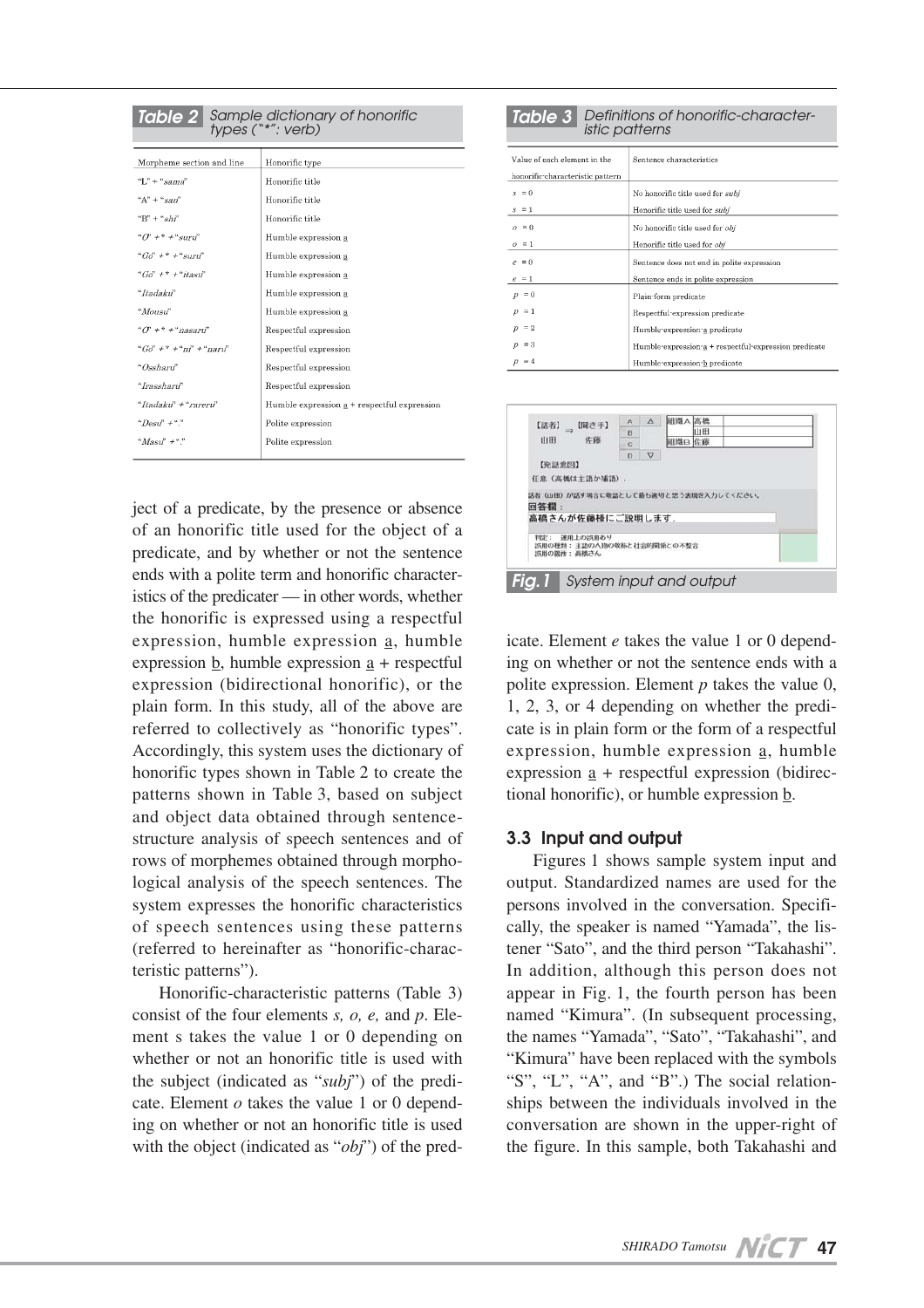Yamada belong to organization A (an in-group relationship) and Takahashi has a higher social position than Yamada. These two persons are in an out-group relation with Sato (who belongs to organization B). The system features buttons labeled with the organization names "A", "B", "C", and "D", making it possible to assign any individual to any organization. Up and down buttons are also provided to designate the social positions (higher, lower, or equal) of persons belonging to the same organization.

The user needs to be able to describe freely sentences using honorifics correctly under the social relationships between the persons involved as shown on the GUI, using the correct honorifics.

From the sentences input, the system checks for word-form misuse and usage misuse and outputs the type and location of any cases of misuse discovered. The example in Fig. 1 shows a case judged as usage misuse, because the honorific title used with the subject ("-*san*") is not consistent with the social relationship (see Section **3.5** for details), although no word-form misuse was discovered.

#### **3.4 Flow of processing**

Figure 2 shows the flow of processing used in this system. Speech sentences and the social relationships between persons involved in the conversation are converted from input in the GUI shown in Fig. 1. Specifically, each of the names "Yamada", "Sato", and "Takahashi" (and "Kimura" where applicable) is converted to the symbols "S", "L", "A", and "B" as shown for the speech sentences in Fig. 2. In addition, the symbol strings generated corresponding to the social relationships between persons designated in the GUI shown in Fig. 1 (with the individuals' names expressed using the symbols shown above) represent the social relationships shown in Fig. 2. For example, the symbol string generated from Fig. 1 is " $(A>S)(L)$ ". Here, persons represented by symbols within the same pair of parentheses are in an in-group relation with each other and an out-group relation with the other persons. Additionally, the symbol to the left of a

"greater-than" sign (">") within a single pair of parentheses represents a person in a socially superior position to the person represented by the symbol to the right of the "greater-than" sign while the two persons represented by the symbols on either side of an "equals" sign  $("=")$  are in equal social positions.

Speech text was first subjected to morphological analysis, with the rows of morphemes obtained as a result of this analysis checked for word-form misuse using the list of expressions including cases of word-form misuse (Table 1). For example, when the row of morphemes included " $O$ " + verb + " $ni$ " + " $naru$ " + "*reru*", the system determined that the wordform misuse "*O . . . ni narareru*" had been used; processing was then completed with the output of a notice of this misuse. Sentence-structure analysis was also used to identify the subject and object of a given predicate. For example, in the speech sentence shown in Fig. 1 the subject was identified as A ("Takahashi") and the object as L ("Sato").

When no word-form misuse was present and sentence-structure analysis was successful, honorific-characteristic patterns were derived for speech sentences, based on data on rows of morphemes and subjects and objects. In this derivation, the honorific type dictionary (Table 2) and definitions of honorific-characteristic patterns (Table 3) were used. For example, the row of morphemes in the speech sentence shown in Fig. 1 is "*A*" "-*san*" "*ga*" "L" "-*sama*" "*ni*" "*go*" "*setsumei*" "*suru*" "*masu*"

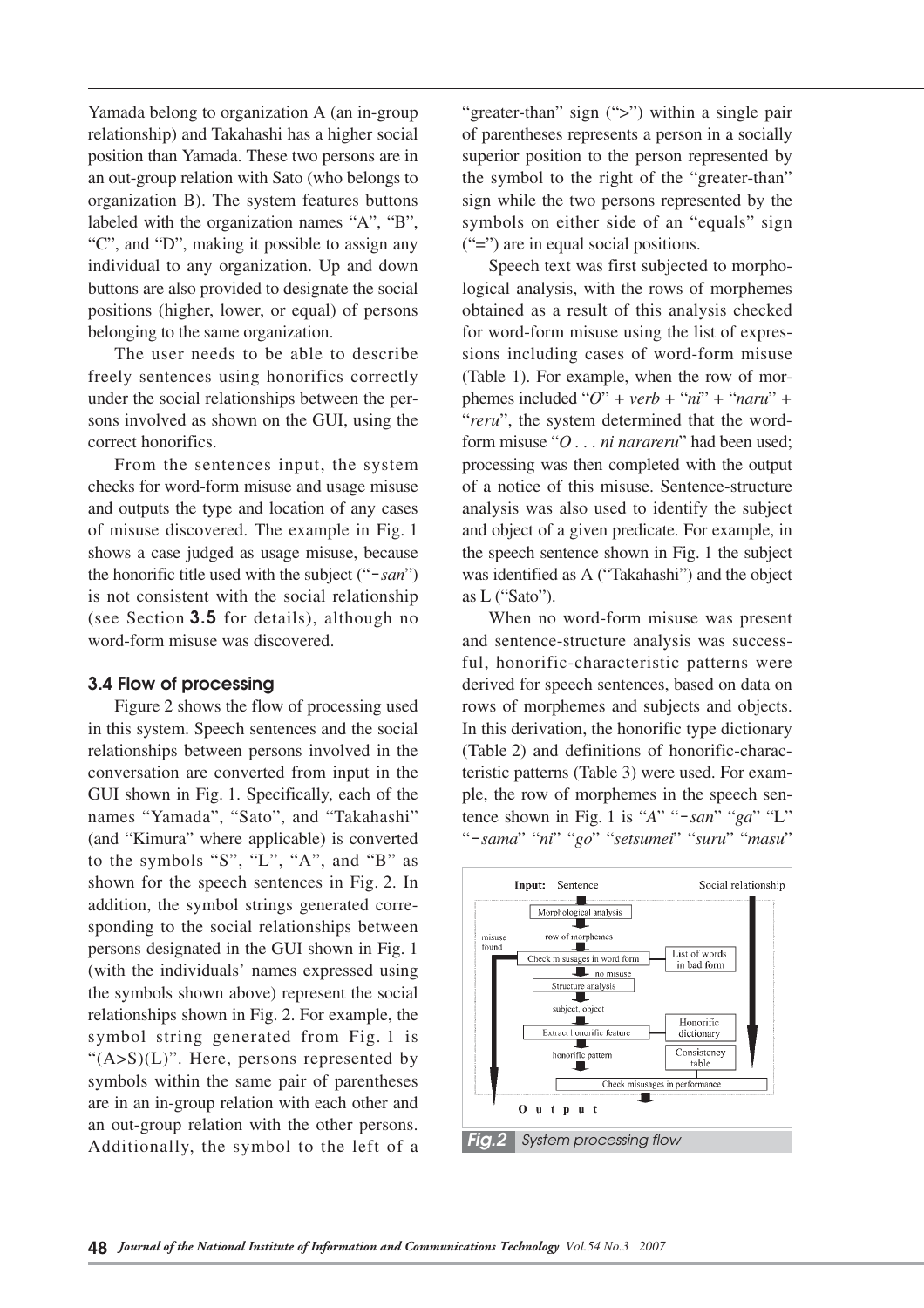"." Since an honorific title ("A" "-*san*") applies to the subject (A) and another honorific title ("L" "-*sama*") applies to the object (L), the sentence ends with polite expression ("*masu*" "."), and the predicate is expressed in humble expression <u>a</u> ("*go* . . . *suru*"), *s* = 1, *o* = 1, *e* = 1, and  $p = 2$ .

Lastly, the consistency table is used to check consistency between the honorific-characteristic patterns and the social relationships of the individuals involved in the conversation, and the results of judgment are output indicating whether there are any cases of usage misuse.

#### **3.5 Consistency table**

The consistency table (part of which is shown in Table 4) is a set of rules covering honorific norms related to the social positions of persons involved in speech relative to the subjects and objects in predicates; these rules also apply to the correspondence between honorific-characteristic patterns and the values of each element. Here, the social positions of persons involved in speech relative to the subjects and objects in predicates are represented by logical expressions including the up- and down-arrow symbols (" $\wedge$ " and " $\vee$ "). The system of notation is the same as that described above. The symbols "S", "L", "A", and "B" indicate persons. Symbols included within a single pair of parentheses represent persons bearing in-group relations with each other, while symbols outside the pair of parentheses represent persons in out-group relations with the persons within the single pair of parentheses. The symbol to the left of a "greater-than" sign within a single pair of parentheses represents a person in a position socially superior to that of the person represented by the symbol to the right of the "greater-than" sign, while the two persons represented by the symbols on either side of an "equals" sign are in equal social positions. Further, "{*subj* : X}" and "{*obj* : Y}" indicate that the predicate's subject is X and its object Y, respectively. For example, the input shown in Fig. 1 is represented as:  $(A>S)(L) \wedge \{subj : A\} \wedge \{obj : L\}.$ 

| TADI <del>C</del> 41<br>CONSIGNCY IGNIE (IOI IWO DEISONS<br>speaker and listener — involved in a<br>conversation) |                                                                                                                                                           |  |
|-------------------------------------------------------------------------------------------------------------------|-----------------------------------------------------------------------------------------------------------------------------------------------------------|--|
| Factors of<br>honorific-characteristic<br>pattern                                                                 | Social positions of persons involved in speech relative to the<br>subjects and objects in predicates                                                      |  |
| $s = 0$                                                                                                           | $(S=L) \vee (S>L) \vee [(L>S) \wedge \{subj : S\}] \vee [(L>S) \wedge \{obj : L\}] \vee [(S)(L)$<br>$\wedge$ {subj :S}] $\vee$ [(S)(L) $\wedge$ {obj :L}] |  |
| $s = 1$                                                                                                           | $[(L>S) \wedge \{subj : L\}] \vee [(L>S) \{obj : S\}] \vee [(S)(L) \wedge \{subj : L\}] \vee [(S)(L)$<br>$\wedge \{obj : S\}$                             |  |
| $o = 0$                                                                                                           | $(S=L) \vee (S>L) \vee [(L>S) \wedge {subj : L}] \vee [(L>S) \wedge {obj : S}] \vee [(S)(L)$<br>$\wedge$ {subj :L}] $\vee$ [(S)(L) $\wedge$ {obj :S}]     |  |
| $o = 1$                                                                                                           | $[(L>S) \wedge \{subj : S\}] \vee [(L>S) \wedge \{obj : L\}] \vee [(S)(L) \wedge \{subj : S\}] \vee [(S)(L)$<br>$\wedge$ { $obj$ :L{]                     |  |
| $e = 0$                                                                                                           | $(S=L) \vee (S>L)$                                                                                                                                        |  |
| $e = 1$                                                                                                           | $(L > S) \vee (S)(L)$                                                                                                                                     |  |
| $p = 0$                                                                                                           | $(S=L) \vee (S>L)$                                                                                                                                        |  |
| $p = 1$                                                                                                           | $[(L>S) \wedge {subj}:L] \vee [(L>S) \wedge {obj}:S]$                                                                                                     |  |
| $p = 2$                                                                                                           | $[(L>S) \wedge {subj :S}]\vee [(L>S) \wedge {obj :L}]$                                                                                                    |  |
| $p = 0 \vee 1$                                                                                                    | $[(S)(L) \wedge \{subj : L\}] \vee [(S)(L) \wedge \{obj : S\}]$                                                                                           |  |
| $p = 0 \vee 2 \vee 4$                                                                                             | $[(S)(L) \wedge {subi : S}] \vee [(S)(L) \wedge {obj : L}]$                                                                                               |  |

*Table 4 Consistency table (for two persons* — *speaker and listener* — *involved in a*

In the example shown in Fig. 1 no logical expression was found from among those that satisfied the group of logical expressions corresponding to  $s = 1$  in the consistency table (i.e., with an honorific title for the subject); as a result the system determined that this example represented usage misuse in the employment of an honorific title for the subject.

# **4 Verifying system reliability**

To verify the reliability of the system's return of appropriate results, we conducted experiments in which the system was prompted to make judgments using test data. Two sets of test data were prepared: Test Data 1 (prepared by the authors) and Test Data 2 (prepared by a group of linguists specializing in Japanese, other than the group to which the authors belonged). The test data consists of positive and negative examples. "Positive examples" and "negative examples" as used here refer to speech sentences paired with social relationships between individuals that, as honorifics, are either correct or incorrect (in terms of usage), respectively.

Test Data 1 consisted of approximately 800 positive examples and the same number of negative examples. Test Data 2 consisted of approximately 4,000 positive examples and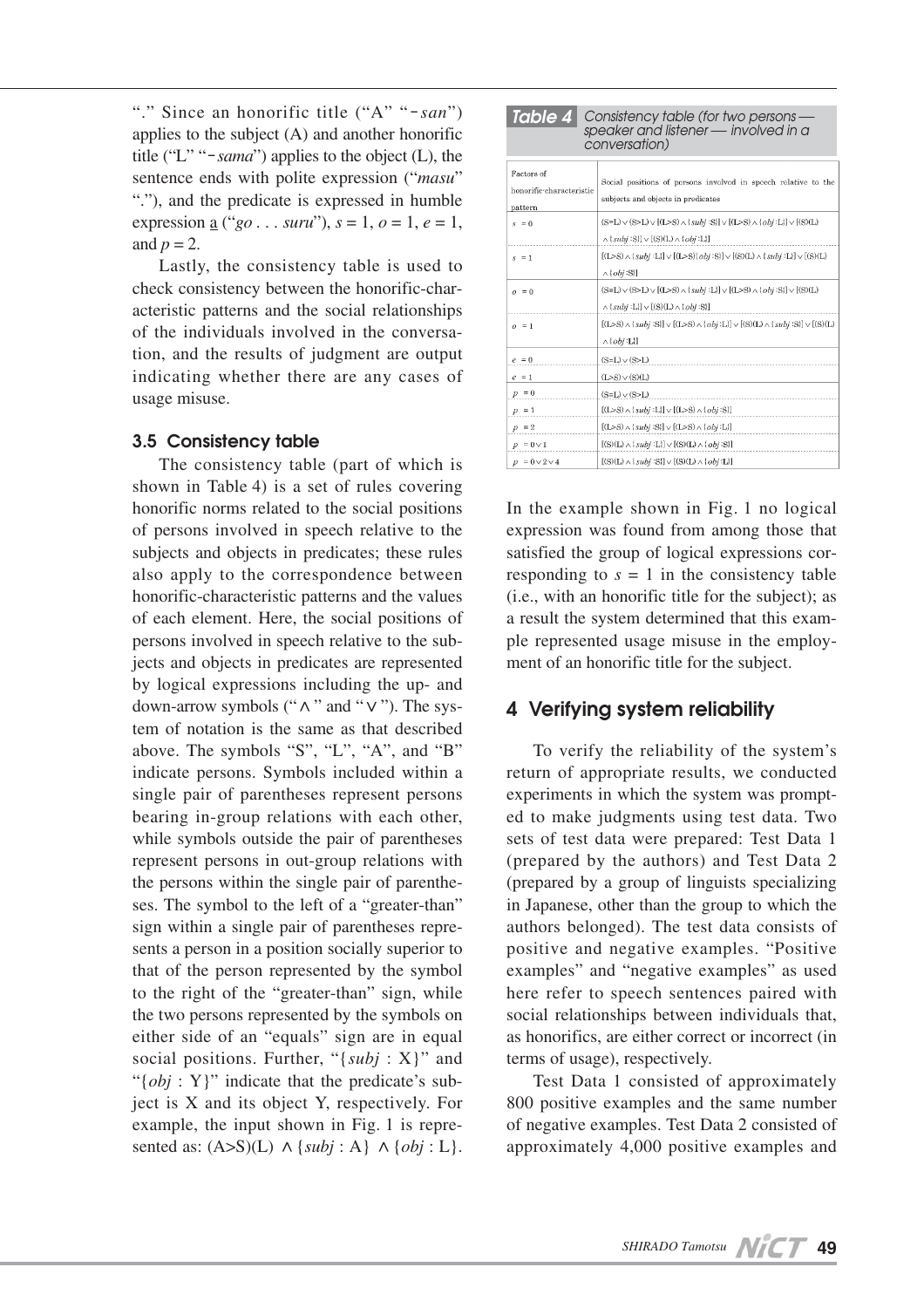the same number of negative examples.

When we input the test data described above into the system, all positive examples in Test Data 1 were judged to be correct and all negative examples in Test Data 1 were determined as misuse.

However, for Test Data 2 the system judged 99.4% of the positive examples to be correct but judged the remaining 0.6% to represent misuse. The upper half of Figures 3 shows a typical example of a case judged to represent misuse. In this example, the individuals S, L, and A are all in an in-group relation with each other and the hierarchical relation between them is represented by A>S>L. Here, L is the subject. For this example, the value of *p* matching  $(A>S>L) \wedge \{subj : L\}$  in the consistency table is expressed as  $p = 2$  (in other words, the predicate in the table is in the form of humble expression a). (This example has been omitted from Table 4.) However, since this sentence's predicate is in the plain form  $(p = 0)$ , the system judged this plain form as misuse. The researchers who prepared Test Data 2 suggested that this case could not be considered definitely to violate norms if the predicate were not in honorific form. It seems likely that more than a few linguists specializing in Japanese would offer the same interpretation. Most of the remaining simple sentences judged to represent misuse were also attributable to differences in the recognition of honorific norms.

In addition, while approximately 97.3% of the negative examples in Test Data 2 were judged to represent misuse, the remaining approximately 2.7% were judged correct. The lower half of Fig. 3 shows a typical example of negative examples in Test Data 2 judged as correct. In this example, individuals L and A involved in the conversation are in an in-group relation, with the hierarchical relation between these two depicted by A>L. These two individuals are in an out-group relation with S, who is the subject. For this example, the value of p matching  $(A>L)(S) \wedge \{subj : S\}$  in the consistency table is  $p = 0 \vee 2 \vee 4$ . (This example has been omitted from Table 4.) In this



case, the predicate in the sentence ("*agemasu*") is deemed by the system simply to be in the plain form  $(p = 0)$ , and since  $p = 0$  is contained in  $p = 0 \vee 2 \vee 4$ , the system judges this example to be correct. However, most linguists specializing in Japanese consider "*agemasu*" to be an expression that should not be directed at out-group persons or persons ranked higher hierarchically. The researchers who prepared Test Data 2 may have used "*agemasu*" as a negative example based on this interpretation. It is likely that in order to enable the system to handle expressions such as this one correctly, steps to expand the system, such as increasing the number of predicate types it can handle, will be necessary.

## **5 Conclusions**

We developed a system for pointing out cases of word-form misuse and cases of usage misuse included in Japanese speech sentences. This system accepts Japanese-language speech sentences and the social relationships between the people involved in such speech as input, and outputs information on whether the input speech includes any cases of misuse of honorifics and the locations and types of such cases of misuse. When we assessed the reliability of the system using sample sentences, we confirmed that the system generated appropriate output with the exception of a very small number of cases. We believe this system could prove useful particularly as a learning aid for beginning learners of Japanese honorifics. We also believe it could be useful for other persons in a wide range of applications, such as checking for careless errors